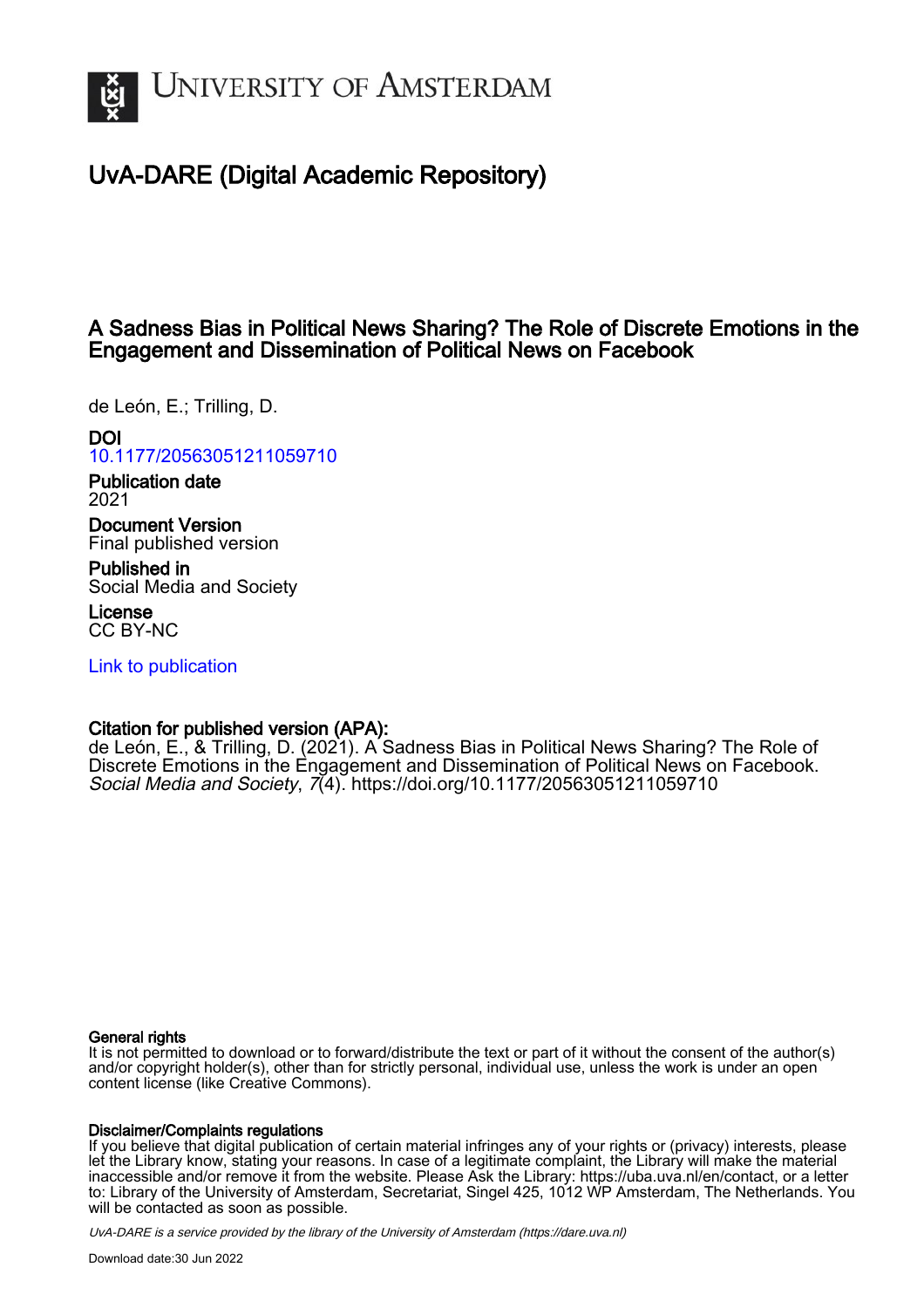*Article*



# **A Sadness Bias in Political News Sharing? The Role of Discrete Emotions in the Engagement and Dissemination of Political News on Facebook**

https://doi.org/10.1177/20563051211059710 DOI: 10.1177/20563051211059710 Social Media + Society October-December 2021: 1–12 © The Author(s) 2021 Article reuse guidelines: [sagepub.com/journals-permissions](https://uk.sagepub.com/en-gb/journals-permissions) [journals.sagepub.com/home/sms](https://journals.sagepub.com/home/sms)



# **Ernesto de León<sup>1</sup><sup>D</sup> and Damian Trilling<sup>2</sup>**

#### **Abstract**

In this study, we address the role of emotions in political news sharing on Facebook to better understand the complex relationship between journalism, emotions, and politics. Categorizing Facebook Reactions (particularly, the Sad, Angry, Love, and Wow Reactions) according to the discrete emotions model, we evaluate how positive versus negative political content relates to emotional responses, and how this consequentially influences the degree to which articles are shared across social media in the context of an election. We focus on the landmark 2018 Mexican elections to enable a nuanced conversation on how cues of user emotion predict the far-reaching dissemination of news articles on Facebook during a moment of heightened political attention. Our findings demonstrate a negativity bias in news sharing and engagement, showing an outsized prevalence of anger in response to political news. In addition, we provide evidence of a novel *sadness bias* in the sharing of political coverage, suggesting that emotions considered as deactivating should be reevaluated in the context of social media.

#### **Keywords**

emotions, Facebook, elections, automated content analysis, news sharing, political news

## **Introduction**

How people engage with political news on social network sites (SNSs) has become a major subject of academic attention. Most work has focused on "sharing," "liking," and "commenting" of content, as these staple interactions are available across a plethora of SNSs (e.g., Facebook, Twitter, Reddit, and Instagram). Much less has been said about Facebook's Reactions feature that was introduced in 2016 (we distinguish between Facebook's "Reactions" feature and "reactions" in general by capitalization). Through these Reactions, users can describe how a post makes them feel by clicking one of five icons: "Angry," "Love," "Haha," "Sad," and "Wow," providing much more versatile feedback than the traditional "Like" (Sturm Wilkerson et al., 2021). Based on these Reactions, researchers have studied the link between emotions and posts by political parties (Eberl et al., 2020), scientific literature (Freeman et al., 2019), news consumption feedback (Larsson, 2018), and controversy in news (Basile et al., 2018; Sriteja et al., 2017). In a way, these studies use Reactions as simplified yet differentiated crowdsourced data on human expression. As indications of specific emotions, they make the task of identifying types of human

reaction to content online much simpler. Despite these inroads, more work is required to understand how Reactions are used in relation to political news, especially considering the crucial role played by emotions in political content engagement on SNSs (Papacharissi, 2016). The recent focus on emotions in journalism studies has also brought emotions and news content to the forefront of communication studies, highlighting the need to understand how audiences engage emotionally with the media, especially on sites such as Facebook (Wahl-Jorgensen, 2020).

In this study, we ask how we can better understand Facebook Reactions as expressions of online sentiment during moments of political mobilization: elections. We focus on Reactions to political news during the 2018 Mexican general election. Despite emotional engagement with news

#### **Corresponding Author:**

Ernesto de León, University of Bern, Fabrikstrasse 8, CH-3012 Bern, Switzerland. Email: [ernesto.deleon@unibe.ch](mailto:ernesto.deleon@unibe.ch)

 $\circledcirc$  0  $\circledcirc$ Creative Commons Non Commercial CC BY-NC: This article is distributed under the terms of the Creative Commons Attribution-NonCommercial 4.0 License (https://creativecommons.org/licenses/by-nc/4.0/) which permits non-commercial use, reproduction and distribution of the work without further permission provided the original work is attributed as specified on the SAGE and Open Access pages (https://us.sagepub.com/en-us/nam/open-access-at-sage).

<sup>1</sup> University of Bern, Switzerland <sup>2</sup>University of Amsterdam, The Netherlands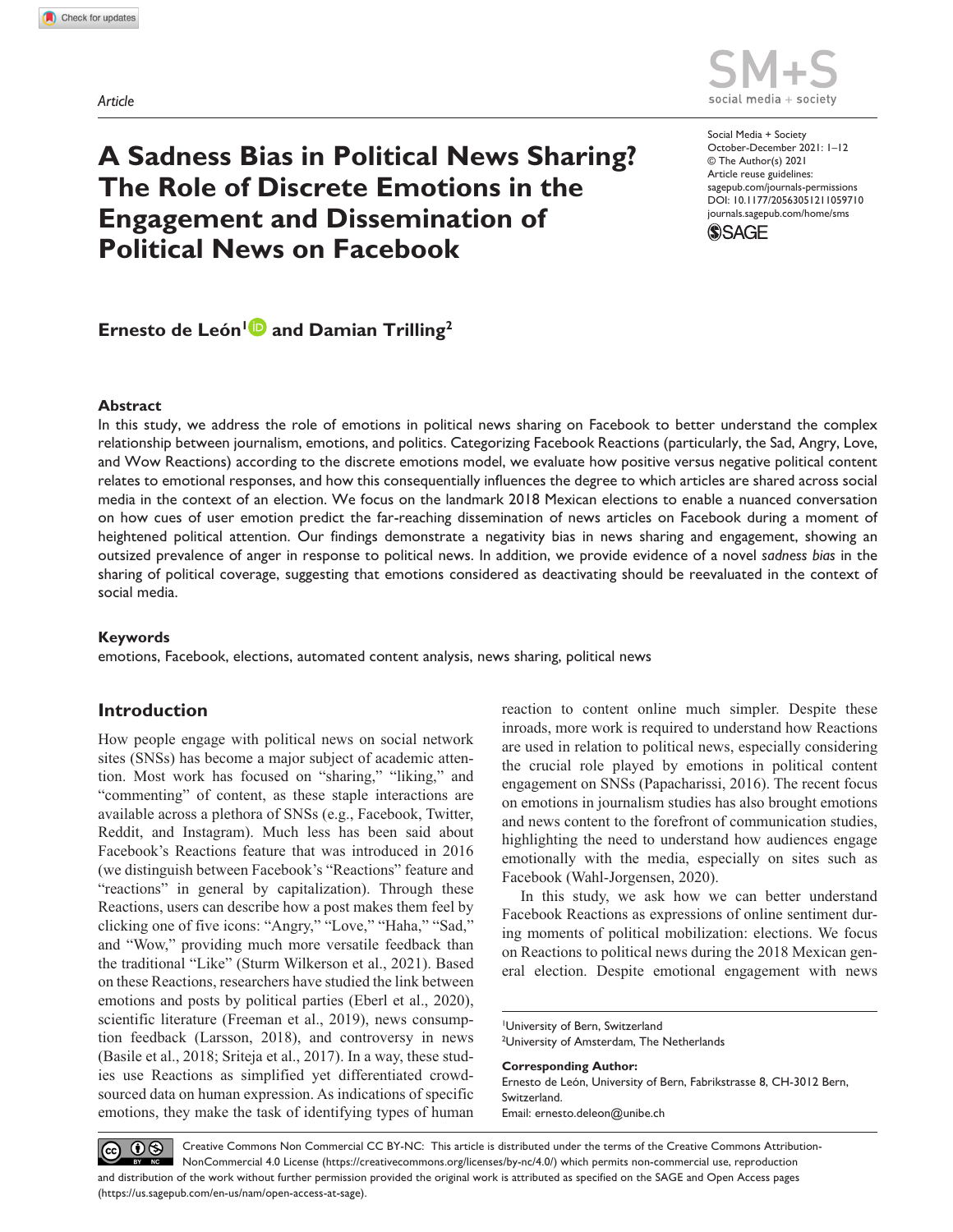during elections having implications for the political process, little work has sought to explore the links between political news and this new form of online emotional engagement. We ask,

How did Facebook users use the Facebook Reactions feature to engage with political news content during the 2018 Mexican Election?

Emotions can also impact news sharing. Emotions in news articles impact their "shareworthiness" (Savolainen et al., 2020; Trilling et al., 2017), and, in general, emotional news is more popular on Facebook (Gupta & Yang, 2019). While work on general news sharing has demonstrated that the presence of either positive or negative content leads to higher sharing (Bakshy et al., 2011; Berger, 2012; Kümpel et al., 2015), studies focusing exclusively on political news have shown that negative content receives more attention on websites, with some initial evidence that this attention translates into news sharing on SNS (Harcup & O'Neill, 2017; Ørmen, 2019; Trussler & Soroka, 2014). These preliminary results linking negativity and political news sharing are far from surprising—decades of research in psychology have documented the outsized impact that negative messages have on individuals.

Reactions can help us take our understanding of the relationship between emotions and news sharing beyond the typical measures of negative–positive classification of content commonly used in the news sharing literature. Accordingly, Soroka et al. (2015) have highlighted the need for more nuance when it comes to emotions and news. For example, within negative emotions, news causing sadness will have qualitatively different effects on audiences than news causing anger. With the distinctions made by Facebook Reactions between these two emotions, we can address the nuances in emotional reactions correlated to the sharing of political news. We ask,

How do emotional Reactions to political news articles help us understand how these articles are shared across Facebook?

To do so, we collected  $N = 16,852$  articles from Mexican news sites during the official 2018 campaign period, retrieving Facebook metrics for each using the Crowdtangle API. After enriching our data with several automated content analysis techniques, we model the Reactions the articles received using negative binomial regression models to reach a nuanced understanding of the relationship between political news, Reactions, and sharing.

#### **Theoretical Framework**

#### *Facebook Reactions and Emotion*

The field of computer-mediated communication has long recognized the important role that emoticons play in general

expression (Walther & D'addario, 2001), but particularly in communicating emotion (Aldunate & González-Ibáñez, 2017; Derks et al., 2008; Provine et al., 2007). These can help individuals communicate how they are feeling by providing "paralinguistic cues to convey emotional meaning" (Aldunate & González-Ibáñez, 2017, p. 1). Facebook Reactions are similar. Introduced in 2016, Facebook users can click–react to content beyond the classic "Like," using the "Angry," "Love," "Haha," "Sad," and "Wow" Reactions (Larsson, 2018). Sturm Wilkerson et al. (2021) argue that these Reactions enable "affective affordances"—the capacity for users to interact emotionally with content, "making possible the expression of feeling in relation to content through discrete, preconfigured emotional choices" (p. 15).

Studies have made use of these Reactions to understand how publics engage with a wide variety of material on Facebook, including posts from political actors (Eberl et al., 2020; Jost et al., 2020), and news articles (Larsson, 2018; Savolainen et al., 2020; Sturm Wilkerson et al., 2021). While several have broadly categorized Reactions into positive (Love, Wow, and Haha) and negative (Angry and Sad) sentiment (Eberl et al., 2020; Savolainen et al., 2020), we argue that these Reactions can be better understood as discrete choices rather than on a simple negative–positive scale.

Discrete-Emotions Models of Affect (Frijda, 1986; Lazarus, 1991) add to the positive–negative divide in affect by linking emotions to behavior. While also conceptualizing emotions as broadly pertaining to negative versus positive affect, they add a second dimension to emotional reactions, not only typifying them by affect (positive vs. negative), but also by high and low arousal (Russell, 1980). For example, within positive affect emotions, happiness produces bask and bonding action tendencies, while contentment is linked to immobility; anger and sadness, both negative valence emotions, result in different action tendencies, the former leading to attack and rejection, while the latter invokes revisiting and doubt (Oatley, 1992; Roseman et al., 1994; Scherer, 1984).

When it comes to negatively valenced discrete emotions, work has long distinguished between anger and sadness. The distinguishing feature most discussed is the level of arousal between the two (Shields, 1984). This arousal impacts judgment and social information processing strategies (Bodenhausen, 1993). Assuming the Angry Reaction represents anger, we can classify the Reaction not only as negative, but also as high-arousal, while the Sad Reaction—assuming it represents sadness—also negatively valenced, can be understood as low-arousal (Russell, 1980).

In past work, the Love Reaction has been discussed as symbolizing positive valence. While some work has pointed to the different degrees of arousal that are associated with emotions such as happiness (Bjalkebring et al., 2015), other work has posited that positively valenced emotions such as satisfaction, happiness, and gladness are categorized by their low- to mid-arousing properties (Russell, 1980, 2003; Russell & Barrett, 1999). Therefore the Love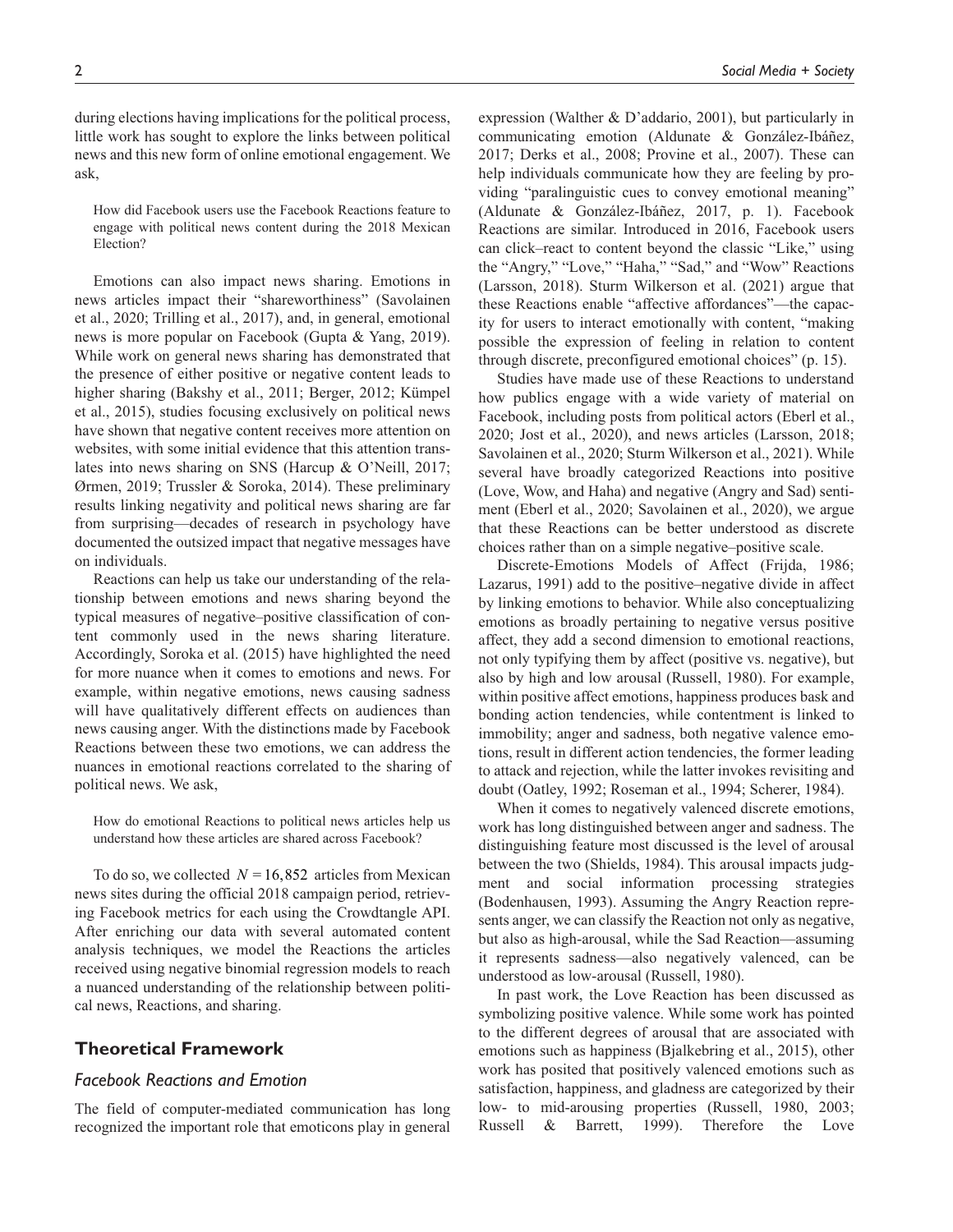

**Figure 1.** Facebook Reactions mapped onto the Russell's circumplex model (Russell, 1980).

Reaction—assuming it represents a mix of happy, content, and pleased emotions—can be understood as representing positive valence and low- to mid-arousal. The Wow Reaction is most closely related to surprise, astonishment, and alarm. While clearly representing high-arousal states (Russell, 1980; Russell & Barrett, 1999; Watson et al., 1999), they are harder to categorize on a valence scale. Some have argued that these states are *both* negative and positive (Watson et al., 1999), while Russell and Barrett (1999) claim that "rather than both positive and negative, surprise is neither positive nor negative" (p. 816). Therefore, we understand the Wow Reaction as being high in arousal, but ambivalent in its valence.

These ideas are represented in broad strokes in Figure 1, where we match each Reaction to their closest description within Russell's Circumplex Model (Russell, 1980). This is by no means a definitive categorization of Reactions, but offers a rough guide to how arousal and valence diverge across Reactions. We excluded the vague Like and Haha Reactions.

#### *Emotions in the Press, Reactions on Facebook*

While scholars have long recognized the role that emotions play in journalism (Pantti, 2010), only recently has there been an *emotional turn* in journalism studies (Lecheler, 2020; Wahl-Jorgensen, 2019, 2020), with scholars seeking to understand the role of emotion in audience engagement. These studies emphasize that, due to the interactive and digital nature of today's media, news increasingly relies on emotion to convey meaning to readers. Lower participation barriers, demand for new journalistic formats, and the ease of emotional audience participation on SNSs have made actors

recognize and embrace the role of emotion for audience engagement, storytelling, and public captivation (Wahl-Jorgensen, 2020).

Work in this area has sought to document how audiences react emotionally to news as well as how emotions in news can affect audiences. Highlighting the importance emotion in the media, Wahl-Jorgensen (2019) makes the case for studying "mediated emotions," arguing that emotional portrayal in the news impacts citizens' understandings of politics. Studies have also sought to understand how users engage with emotional news on Facebook. Work on "emotional appeals" has shown that heightened emotional content results in higher news sharing, at least in the case of the viral "Icebucket Challenge" (Kilgo et al., 2017). This is also true for partisan (Hasell, 2021) and hyperpartisan news (Sturm Wilkerson et al., 2021), with high emotional appeals in content resulting in distinct behaviors on Facebook. Such news is shared more, and is also engaged with more, with Reactions being in line with the emotion present in the article.

The idea that media messages can produce emotional reactions is not new. Experimental work on the persuasion of audio–visual effects has analyzed the role that "high-arousal" content plays in emotional reactions, showing a relationship between exposure to high affect images and persuasive emotional reactions (Nabi, 2003). Framing Theory also informs our understanding of the relationship between news and audiences, studying, for example, how valence in news affects emotional responses (Gross & D'ambrosio, 2004). Positive framing in journalism results in positively valenced emotional reactions (Lecheler et al., 2015); frames emphasizing the negative aspect of a story result in negative emotions and opinions (Brader et al., 2008).

The valence of Facebook Reactions is usually in line with the content they are Reacting to (Giuntini et al., 2019). The popular Love and Angry Reactions have been shown to be commonly used with positive and negative political party posts and news (Eberl et al., 2020; Muraoka et al., 2021; Savolainen et al., 2020). Much less has been said about the Sad and Wow Reactions. The Sad Reaction can be convincingly linked to negative valence due to the clear link to sadness. Interpretation of the valence of the Wow Reaction is harder, with work in psychology highlighting the ambivalence of surprise. We hypothesize as follows:

*Hypothesis 1a (H1a):* Negative political news is associated with negative Reactions, such as Angry or Sad.

*Hypothesis 1b (H1b):* Positive political news is associated with positive Reactions, such as the Love Reaction.

Because of the lack of work on the Wow Reaction, as well as the ambivalent valence of surprise, we pose the following research question: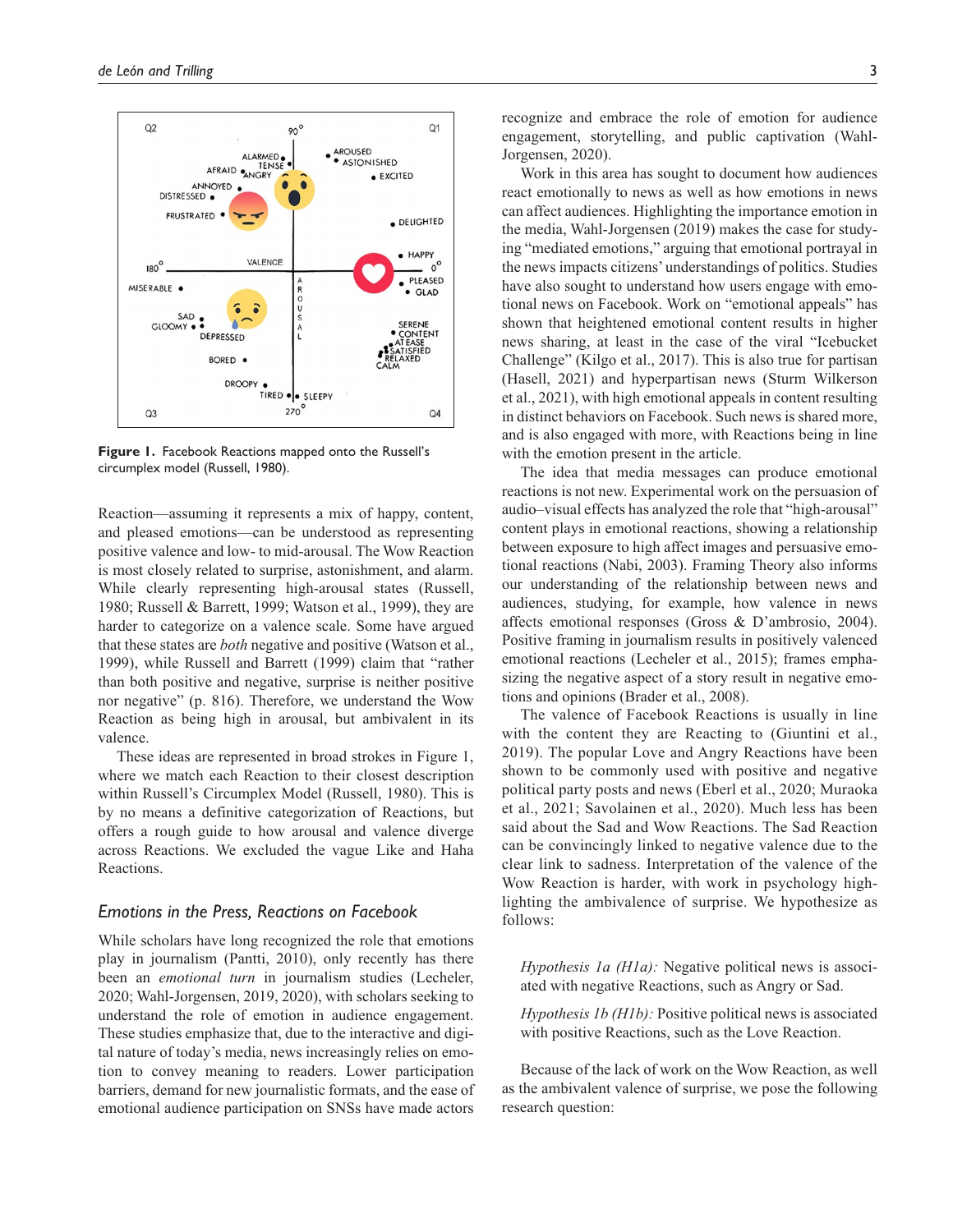*Research Question 1 (RQ1):* How is the Wow Reaction used in relation to positive and negative political news content?

The existence of a negativity bias (Tversky & Kahneman, 1992) has long been recognized, with negative content dominating attention (Neuman et al., 2018), and having a stronger impact on political behavior (e.g., Ansolabehere et al., 1994; Lau & Rovner, 2009). Similarly, negative news results in stronger reactions than positive news (Soroka et al., 2015). Therefore, we hypothesize as follows:

*Hypothesis 1c (H1c):* Negative political news will elicit stronger emotional responses than positive political news.

#### *Emotions and News Sharing Behavior*

Studies aiming to understand what content characteristics influence news sharing often take a news-value approach and argue that there are structural characteristics that make a story more "shareworthy" (Trilling et al., 2017). In this context, the effect of the valence (i.e., positivity and negativity) of news has been studied extensively. Of course, other characteristics such as—to just name a few—geographical location, topic, conflict, or actors (e.g., Araujo & van der Meer, 2020; García-Perdomo et al., 2017; Trilling et al., 2017; Valenzuela et al., 2017) can play an equally or even more important role than the valence, and quite intuitively so: news from a remote location, involving unknown people, on topics that one does not care about is unlikely to catch one's interest, even if it is more positive or negative than a story much closer to one's life. In our study, though, many of these factors are relatively constant, as we study domestic political news only. Therefore, we will focus on the valence.

Also from a conceptual point of view, positivity and negativity as news factors play a central role in the shareworthiness literature. Eilders (2006) argues that news factors serve as a "relevance indicator" (p. 5). In particular, she argues that "Damage can affect an individual directly, and since we have learned to be better off attending to negative events, we assign relevance to damage" (p. 15). This argument can be extended to sharing behavior, as Bobkowski (2015) points out that "informational utiliy" is a major force that drives sharing. While the relevance of positive news may be a bit less obvious, Harcup and O'Neill (2017) show that positivity is a news factor as well. Trilling et al. (2017) argued that sharing of positive news may be explained by the desire of the sharer to construct a positive image of themselves.

In spite of the inclusion of valence in multiple studies, the jury is still out, with some studies finding that positive valence is linked to more sharing (Bakshy et al., 2011; Berger, 2012; Kümpel et al., 2015), while others provide evidence for *both* negative and positive news increasing sharing (Trilling et al., 2017), and others argue that arousal, regardless of valence, is what drives sharing (Berger, 2011).

This possible bias for positive material, however, is found on content encompassing a variety of topics. The literature focusing exclusively on politics has extensively documented the stronger effect negativity has on individuals. This translates into SNSs, with negative content driving a variety of engagement metrics (e.g., sharing, commenting, and liking) (Ørmen, 2019), confirming previous findings from the negativity bias literature. When looking explicitly at political news, studies conclude that negative political news stories receive more attention on websites, with some initial evidence that this attention translates into more news sharing on SNSs (Harcup & O'Neill, 2017; Ørmen, 2019; Trussler & Soroka, 2014). Because we study solely political news, we expect a stronger propensity for users to share *negative* news:

*Hypothesis 2a (H2a):* Negative political news articles are more likely to be shared than positive political news articles.

We also expect this relationship to be present in the valence of Reactions:

*Hypothesis 2b (H2b):* Political news articles producing Sad and Angry Reactions are more likely to be shared than political news producing the Love Reaction.

According to the Discrete-Emotions Models of Affect, external stimuli produce emotional reactions that create action tendencies that help us understand how emotions guide behavior (Frijda, 1986; Lazarus, 1991). Depending on the degrees of arousal, researchers have different expectations as to how individuals will react when experiencing, for example, anger or sadness, with the former producing more arousal than the latter. Taking a differentiated approach to discrete emotions is especially relevant considering recent work showing how similarly valenced emotions, such as anger and sadness, have different impacts on how people engage on social media (Hasell, 2021; Hasell & Weeks, 2016; Wollebæk et al., 2019). While studies have sought to differentiate between these emotions by manually coding content (e.g., Hasell, 2021; Kilgo et al., 2017), this is a challenging task for human coders, let alone machines, considering their internal bias: a news piece that represents something sad to one person might anger another. One approach to circumvent this bias can be to use crowdcoded data rather than expert-coded data for sentiment-analysis-related tasks (Haselmayer & Jenny, 2017).

To differentiate between these qualitatively different emotions, we reduce our efforts to coding texts as simply negative versus positive, and then rely on the Facebook Reactions feature to identify the discrete emotions produced by the texts themselves, as a pseudo-crowd-sourcing manner of data collection on emotional reactions. Treating Facebook Reactions in this manner, we can obtain a more nuanced understanding of how valenced news content leads to news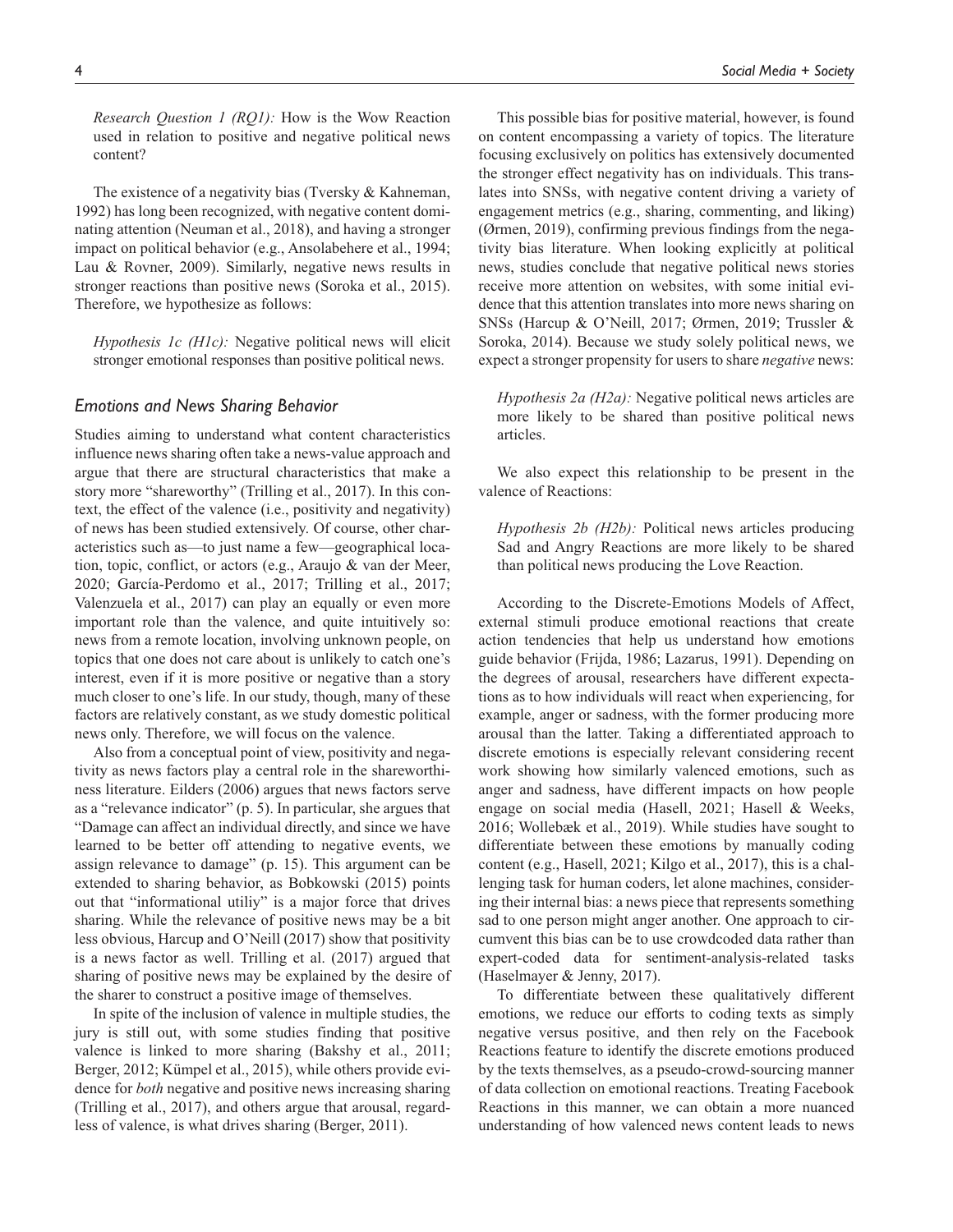sharing—is negative news shared more because it induces sadness, or because it leads to anger? Because of the activating properties of anger as opposed to the deactivating nature of sadness, as well as literature that has demonstrated the link between anger and sharing (Berger, 2011; Hasell & Weeks, 2016), and the general activating nature of anger in the political world (e.g., Lecheler et al., 2013; Soroka et al., 2015; Trussler & Soroka, 2014), we expect the following:

*Hypothesis 2c (H2c):* Political news articles that produce Angry Reactions are more likely to be shared than political news articles that produce Sad Reactions.

The same logic applies to non-negative Reactions—with the modestly low arousal produced by happiness in comparison to the highly-activating surprise, we expect:

*Hypothesis 2d (H2d):* Political news articles that produce Wow Reactions are more likely to be shared than political news articles that produce Love Reactions.

#### *Why the Mexican 2018 Elections?*

The 2018 Mexican elections were the biggest celebrated in the democratic history of the country (Greene & Sáchez-Talanquer, 2019). We focus on them for two main reasons. First, it was an election marked by high emotions: the antisystemic rhetoric employed by victor Andres Manuel López Obrador brought to the forefront the extreme corruption, violence, and poverty in the country. Fury, hope, and disappointment intermingled in a highly polarized electorate—an ideal case study for understanding the role that emotions play in people's Reactions to political press on SNSs. They were especially marked by corruption—with large-scale corruption case brought against a main contender—and violence, with the assassination of 120 elected officials, 45 candidates, and 351 unelected officials making it the most violent campaign period in the country's democratic history (Esteinou, 2019; Valli & Nai, 2020).

Second, the election witnessed an unprecedented level of online SNS engagement. With growing digitalization of political and news consumption activities in non-Western countries, we need to understand the role of digital technologies outside the typical Western research focus. With the fifth most Facebook users in the world, Mexico presents such an opportunity. de León et al. (2021) demonstrated that elections significantly alter the sharing of political news, especially in Mexico. Glowacki et al. (2018), analyzing Twitter and Facebook in the lead-up to the election, confirm that this election indeed witnessed unprecedented levels of online engagement, especially when compared to "routine" political periods (de León et al., 2021). How emotions were channeled on SNSs, however, still remains an open question.

#### **Method**

#### *Data*

As most SNS news engagement was with established mainstream news brands (Glowacki et al., 2018), we focus on five major Mexican news sites—El Universal, El Financiero, Proceso, Milenio, and Excelsior—collecting articles published during the official campaigning period (1 March 2018–1 July 2018). We did so through Archive.org's "Wayback Machine," which archives past versions of websites, allowing us to scrape past versions of these news sites' frontpages (Grusky et al., 2018, de León et al., 2021). Focusing on the frontpages could have arguably introduced some bias in our sample, potentially overrepresenting top stories (see Supplemental Appendix 1). This resulted in a total of  $N = 47,341$  articles.

We used supervised machine learning to identify political articles. A stratified random sample of  $n = 2,000$  articles was manually annotated by topic ( $\alpha$  = .86) to train a support vector machine (here we relied on the codebook provided by Trilling et al. [2020]). The classifier performed above the usual quality metrics, with precision and recall  $> 0.85$ . Applying this classifier, we identified  $n = 16,852$  political articles.

We used the CrowdTangle API to retrieve Facebook interaction data for all articles, receiving information for each "public" post that included the respective link, and information on how many times the post itself was interacted with by private accounts. This has implications for our study, as we cannot make assertions as to how people interacted with news throughout all Facebook, only on public posts. This is, however, a lot more information than what is available through Facebook's public API (Supplemental Appendix 3).

#### *Variables*

We operationalized Facebook's Reactions feature as distinct emotional reactions. We focus on four of them: Angry, Sad, Wow, and Love. Shares represent the number of times a given news article was distributed on Facebook. Shares are composed of both the amount of times a news article was posted by public pages on Facebook, and the number of times these posts were then shared again by private users. We also account for the number of days since  $T_0$ , because once the election got closer, people shared more political news.

*Content Variables.* Negative news is understood as news that deals with particularly negative topics, such as crime, defeat, or loss, or news that has particularly negative connotations, while positive news refers to articles that report on successes and victories. We follow previous work (e.g., González-Bailón & Paltoglou, 2015) using supervised machine learning to classify articles by their valence. Manual coders labeled a total of  $n = 1,500$  articles to train these classifiers,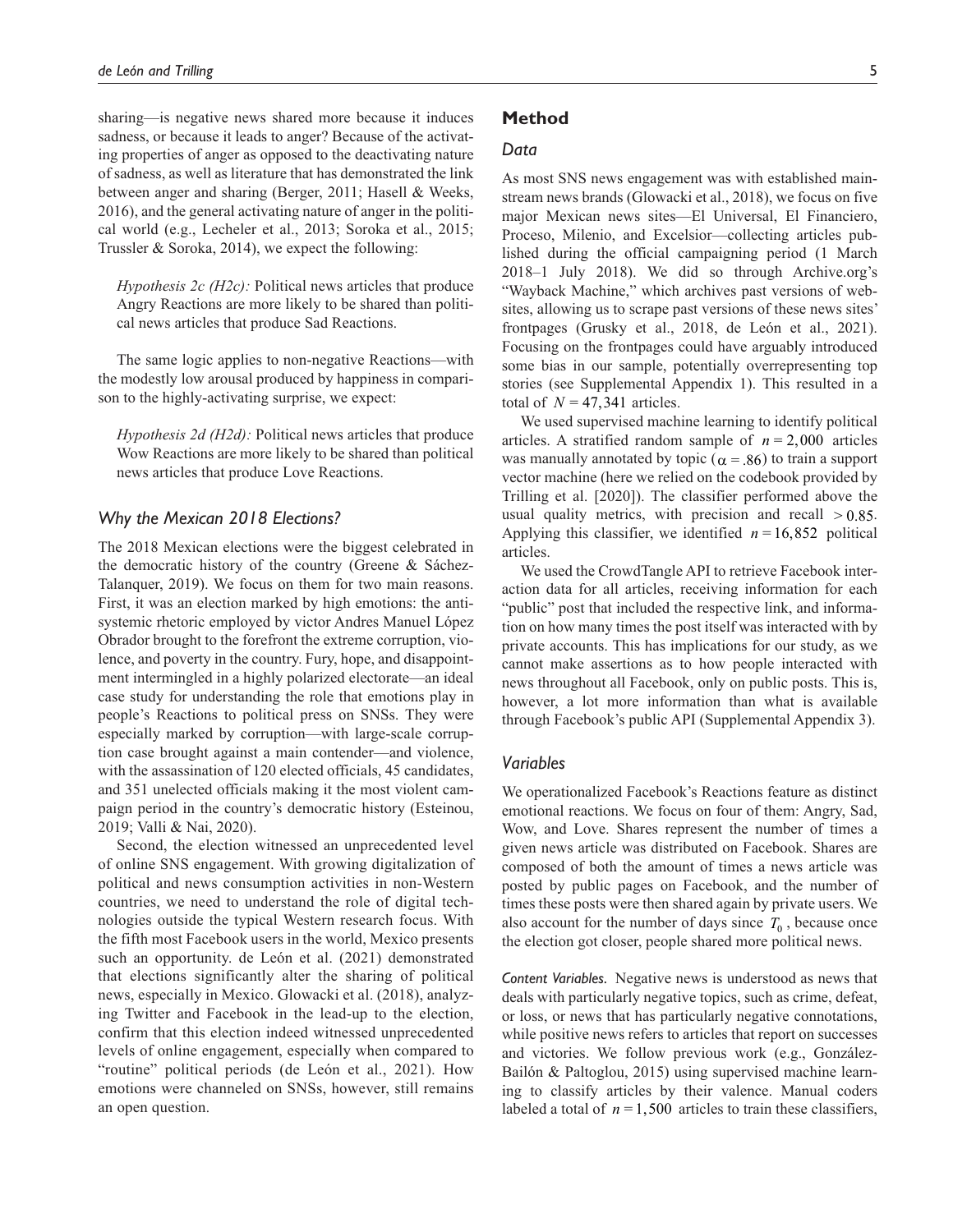**Table 1.** Descriptive Statistics of All Variables in the Data Set.

| Variable      | N      | м       | SD            | <b>Min</b>     | Max    | Median |
|---------------|--------|---------|---------------|----------------|--------|--------|
| <b>Shares</b> | 16.852 | 279.601 | $1.549.876$ 0 |                | 86.212 | 0      |
| Angry         | 16.852 | 75.575  | 486.818       | $\overline{0}$ | 18.197 | 0      |
| Love          | 16.852 | 28.656  | 191.279       | - 0            | 8.562  | 0      |
| Sad           | 16.852 | 4.562   | $51.342$ 0    |                | 2.943  | 0      |
| Like          | 16.852 | 351.566 | 1.423.6330    |                | 40.833 | 0      |
| Haha          | 16.852 | 136.621 | 659.751       | - 0            | 17.952 | 0      |
| Wow           | 16.852 | 18.027  | 115.028       | $\Omega$       | 5.554  | 0      |
|               |        |         |               |                |        |        |

labeling articles as positive, negative, or neutral. This labeling resulted in satisfactory intercoder reliability scores as calculated by the Krippendorff's alpha for both positive news ( $\alpha$  = .75) and negative news ( $\alpha$  = .88). In all, 80% of the labeled data were used to train two separate supervised vector machines for negative and positive news, which were then tested on the remaining 20%, with Precision and Recall scores of 0.72 and 0.7 for negative news and of 0.71 and 0.25 for positive news (Supplemental Appendix 2).

Finally, we note the high prevalence of negative news in the sample, with 8,019 negative articles, which is in stark contrast to the 1,207 articles identified as positive news. This low occurrence can be explained through the low recall of the supervised machine learning classifiers used: for positive news the recall was of 0.25, meaning that only around a quarter of all cases were identified. Nevertheless, the high precision of the classifiers suggests that we can be certain that the majority of cases that were identified were done so correctly, meaning that estimates produced will be more conservative. We also rerun our analyses using only hand-coded articles in Supplemental Table A5 as a robustness check.

### **Results**

#### *Article Content and Emotional Reactions*

We first refer back to the descriptive statistics in Table 1 and Figure 2, as they provide initial insight into how people interact with political news on Facebook in the form of Sharing and Reactions. Figure 2 showcases the volume of Reactions and shares: the Angry reaction is clearly the most used reaction in political news, with a total of almost 1.3 million Reactions in comparison to the 0.5 million Love and 76,000 Sad Reactions. These, however, pale in comparison to the total number of shares received: at over 4.5 million total shares, it is clear that Facebook users share political news more often than they use the Angry, Love, and Sad reactions. These are all much smaller than the number of Likes, however, the staple interaction on Facebook, but not a focus of this study.

This first section of the analysis seeks to understand the effect that valence in political news content have on how individuals react emotionally on Facebook. Table 2

4711836 4 mil 3 mil 2 mil 1273595 1 mil 482908 303787 76876  $\overline{0}$ Wow Shares Angry Love Sad **Facebook Reaction Type** 

**Figure 2.** Total count of Reactions in sample.

presents five negative binomial regression models predicting the effect of content on Reactions received by each article on Facebook. As an independent variable in the model increases by a single unit, the expected value of the dependent variable has to be multiplied by the incidence rate ratio (IRR). Therefore, an IRR of 0.8 means that a oneunit increase in the independent variable leads to only 80% of expected Reactions (a *negative* effect), while an IRR of 1.2 results in 120% of expected Reactions (a *positive* effect).

H1a predicted that negative news will result in negatively valenced emotions; here, the Angry and Sad Reactions. Models 2 and 3 confirm this hypothesis: the effect on Angry Reactions is an IRR of 1.284 (negative news articles are expected to receive 28% more Angry Reactions). Similarly, Model 3 shows a positive relationship between negative political news and Sad Reactions—here, however, the effect is five times the magnitude, with an IRR of 2.453 (a 145% increase in expected Reactions). Both these results support H1a: the Angry and Sad Reactions are used to engage with negative political news.

H1b focuses on the effect of positive news on Reactions, hypothesizing that positive political news is linked to positively valenced reactions: here, the Love Reaction . Model 4 supports this hypothesis, showing a positive relationship between positive news and Love reactions, with an IRR of 1.852. When an article is positive, it is predicted to receive 85% more Love reactions; nevertheless, negative news leads to a 68.2% *decrease*, allowing us to confirm H1b. With RQ1, we enquire into the relationship between article valence and the Wow Reaction. Model 1 shows that positive political news has no effect on Wow Reactions, while negative news has a positive effect on Wow Reactions, with an IRR of 1.196 (receiving 19.6% more Wow Reactions). This suggests that the Wow Reaction is more closely associated to negative news.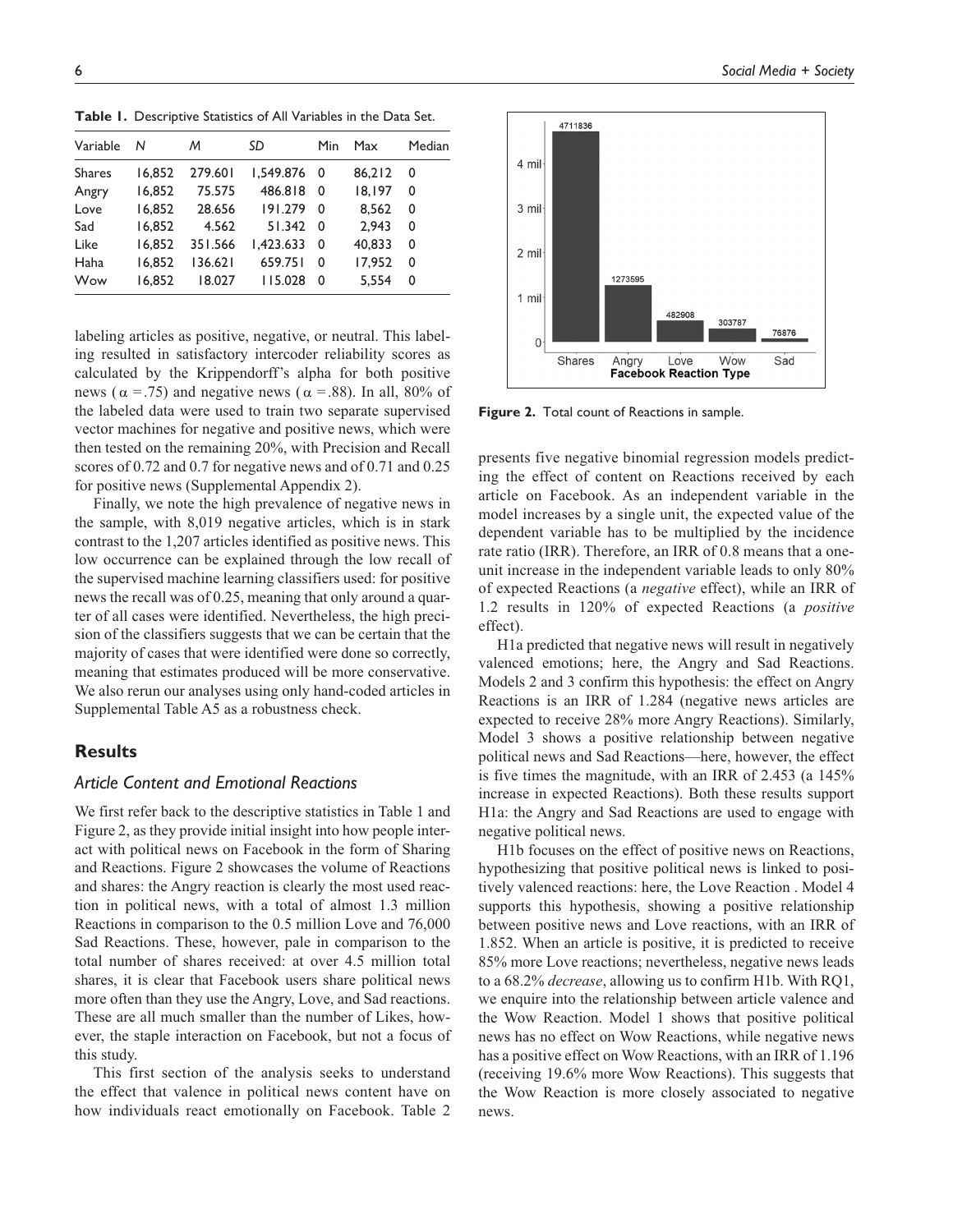|                 | Table 2. Negative Binomial Regressions Predicting the | Number of Reactions on Facebook.                                                                                                                     |                            |                           |                            |
|-----------------|-------------------------------------------------------|------------------------------------------------------------------------------------------------------------------------------------------------------|----------------------------|---------------------------|----------------------------|
|                 | Model I: Wow                                          | Model 2: Angry                                                                                                                                       | Model 3: Sad               | Model 4: Love             | Model 5: Shares            |
| Article valence |                                                       |                                                                                                                                                      |                            |                           |                            |
| Negative        | 1.196*** [1.101, 1.299]                               | $1.284***$ [1.162, 1.419]                                                                                                                            | 2.453*** [2.217, 2.714]    | $0.682***$ [0.623, 0.745] | 1.362*** [1.245, 1.489]    |
| Positive        | 0.893 [0.761, 1.055]                                  | 1.124 [0.927, 1.375]                                                                                                                                 | 1.026 [0.839, 1.264]       | 1.852**** [1.565, 2.206]  | 1.105 [0.931, 1.322]       |
| Controls        |                                                       |                                                                                                                                                      |                            |                           |                            |
| El Universal    | $0.387***$ [0.343, 0.436]                             | 0.574**** [0.495, 0.663]                                                                                                                             | $0.547***$ [0.471, 0.633]  | $0.384***$ [0.337, 0.437] | 0.436*** [0.382, 0.496]    |
| Excelsior       | 0.450*** [0.392, 0.517]                               | $0.673***$ [0.569, 0.797]                                                                                                                            | 0.533**** [0.448, 0.632]   | $0.549***$ [0.473, 0.637] | $0.445***$ [0.384, 0.517]  |
| Milenio         | $0.776***$ [0.681, 0.884]                             | 0.83  * [0.709, 0.975]                                                                                                                               | 0.853 [0.726, 1.001]       | 1.066 [0.926, 1.226]      | 0.915 [0.794, 1.054]       |
| Proceso         | 954*** [1.700, 2.246]                                 | 4.476**** [3.775, 5.309]                                                                                                                             | 2.271*** [1.921, 2.686]    | 1.054 [0.907, 1.226]      | 2.232*** [1.917, 2.600]    |
| Sum Reactions   | 1.001, 100.1, 1001                                    | $1.002$ <sup>***</sup> [1.002, 1.002]                                                                                                                | $1.001$ *** [1.001, 1.001] | $1.002***$ [1.002, 1.002] | 1.002*** [1.002, 1.002]    |
| Days since T0   | .003**** [1.001, 1.004]                               | $1.003***$ [1.001, 1.004]                                                                                                                            | $1.009***$ [1.007, 1.010]  | $1.001*$ [1.000, 1.003]   | 1.000 [0.999, 1.002]       |
| Constant        | 519*** [1.335, 1.733]                                 | 2.568*** [2.189, 3.020]                                                                                                                              | 0.212*** [0.180, 0.249]    | .747*** [1.513, 2.021]    | $1.373***$ [9.864, 13.144] |
|                 | 16,852                                                | 16,852                                                                                                                                               | 16,852                     | 16,852                    | 16,852                     |
| Log likelihood  | $-32,616.650$                                         | $-38,057.700$                                                                                                                                        | $-19.137.180$              | $-31.799.290$             | $-54.141.280$              |
|                 | $0.156*** (0.003)$                                    | $0.101***$ (0.002)                                                                                                                                   | $0.113***$ (0.002)         | $0.134***$ (0.002)        | $0.127***$ (0.002)         |
|                 |                                                       | RRs: incidence rate ratios. IRRs with confidence intervals in brackets. Values < 1 indicate a negative effect, values >1 indicate a positive effect. |                            |                           |                            |

| I<br>ŕ                                 | _<br>-<br>-<br>><br>>                 | <b>ITAN'N</b>    | ITAN'S<br>$\sum_{i=1}^{n}$              | シートワニン    |
|----------------------------------------|---------------------------------------|------------------|-----------------------------------------|-----------|
| IRRs: i                                | irval<br>contidance into<br>RRs with. | $_{\text{ules}}$ | è.<br>$-4.6$<br>" ottect, values > 1 mm | ∵∽ettect. |
| $-$ 32302.<br>$b < 0.05$ ; $44b < 0.0$ |                                       |                  |                                         |           |

| l                                                                                     |
|---------------------------------------------------------------------------------------|
| ובמת בת היה ה                                                                         |
|                                                                                       |
|                                                                                       |
|                                                                                       |
|                                                                                       |
| l                                                                                     |
| $\frac{1}{2}$                                                                         |
|                                                                                       |
|                                                                                       |
|                                                                                       |
|                                                                                       |
|                                                                                       |
|                                                                                       |
| ١                                                                                     |
| ֧֧ׅ֪֧֧֪֧֪֧֪ׅ֧֪֪ׅ֪֪ׅ֪֪ׅ֧֚֚֚֚֚֚֚֚֚֚֚֚֚֚֚֚֚֚֚֚֚֚֚֚֚֚֚֚֚֬֘֝֓֝֓֟֓֡֓֡֟֓֡֡֡֓֞֟֓֡֡֓֡֝֓֝֬֝֓֝֬֓ |
| ׇ֚֘                                                                                   |
|                                                                                       |
| Í                                                                                     |
|                                                                                       |
|                                                                                       |
|                                                                                       |
| J                                                                                     |
|                                                                                       |
| ı                                                                                     |
|                                                                                       |
|                                                                                       |
|                                                                                       |
|                                                                                       |
|                                                                                       |
|                                                                                       |
| ١                                                                                     |
|                                                                                       |
|                                                                                       |
|                                                                                       |
|                                                                                       |
| I                                                                                     |
|                                                                                       |

**Table 3.** Negative Binomial Regressions Predicting the Number of Shares on Facebook.

|                     | Model 6: Shares                  |
|---------------------|----------------------------------|
| Reactions           |                                  |
| Angry               | 1.0002*** [1.0002, 1.0002]       |
| Love                | $0.9996***$ [0.9996, 0.9996]     |
| Haha                | $1.0001$ *** [1.0001, 1.0001]    |
| Wow                 | 1.0007*** [1.0007, 1.0007]       |
| Sad                 | 1.0009*** [1.0009, 1.0009]       |
| Like                | $1.0002$ *** [1.0002, 1.0002]    |
| Controls            |                                  |
| <b>El Universal</b> | $0.6837***$ [0.6811, 0.6864]     |
| Excelsion           | $0.4012***$ [0.3989, 0.4034]     |
| Milenio             | 0.9882*** [0.9844, 0.9921]       |
| Proceso             | 3.5304 *** [3.5199, 3.5410]      |
| Days since T0       | 0.9995 *** [0.9995, 0.9995]      |
| Constant            | 129.9800*** [129.5388, 130.4224] |
| N                   | 16.852                           |
| Log Likelihood      | $-4,762,723.0000$                |
| θ                   | 4,427,942.0000                   |

IRR: incidence rate ratio. IRRs with confidence intervals in brackets. Values<1 indicate a negative effect, values>1 indicate a positive effect. \**p*<.05; \*\**p*<.01; \*\*\**p*<.001.

H1c addresses the relative strength of effects produced by positive and negative news. Comparing the effect sizes of positive and negative news across Models 1–4 one can appreciate that on one hand, the effect of positive news on Love Reactions (1.852) is smaller than the effect of negative news on Sad Reactions (2.453). This effect, on the other hand, is larger than the effect of negative news on anger (1.284) (these differences are deemed significant as the 95% confidence intervals do not overlap). Because the effect of positive news on Love is bigger than the effect of negative news on anger, we do not have enough evidence to conclusively support H1c. As a robustness check, models were replicated using only the hand-coded sample of articles  $(N=1,500)$  in Table A5 of the Supplementary Information file.

#### *Emotional Reactions and News Sharing*

Before addressing the relationship between *Reactions* and sharing, we first look at the effect of *content* and sharing. Specifically, H2a expected that negative content would be positively related to sharing: Model 5 (Table 2), which displays the effect of content variables on article sharing, allows us to evaluate this relationship. With an IRR of 1.362 of negative news on sharing, negativity increases the expected number of shares an article receives by 36.2%, while positive news has no significant effect on sharing. We can confirm H2a.

With Table 3, we address the difference emotional valence and arousal have on political news sharing. We first tackle differences in the negative–positive valence division: when it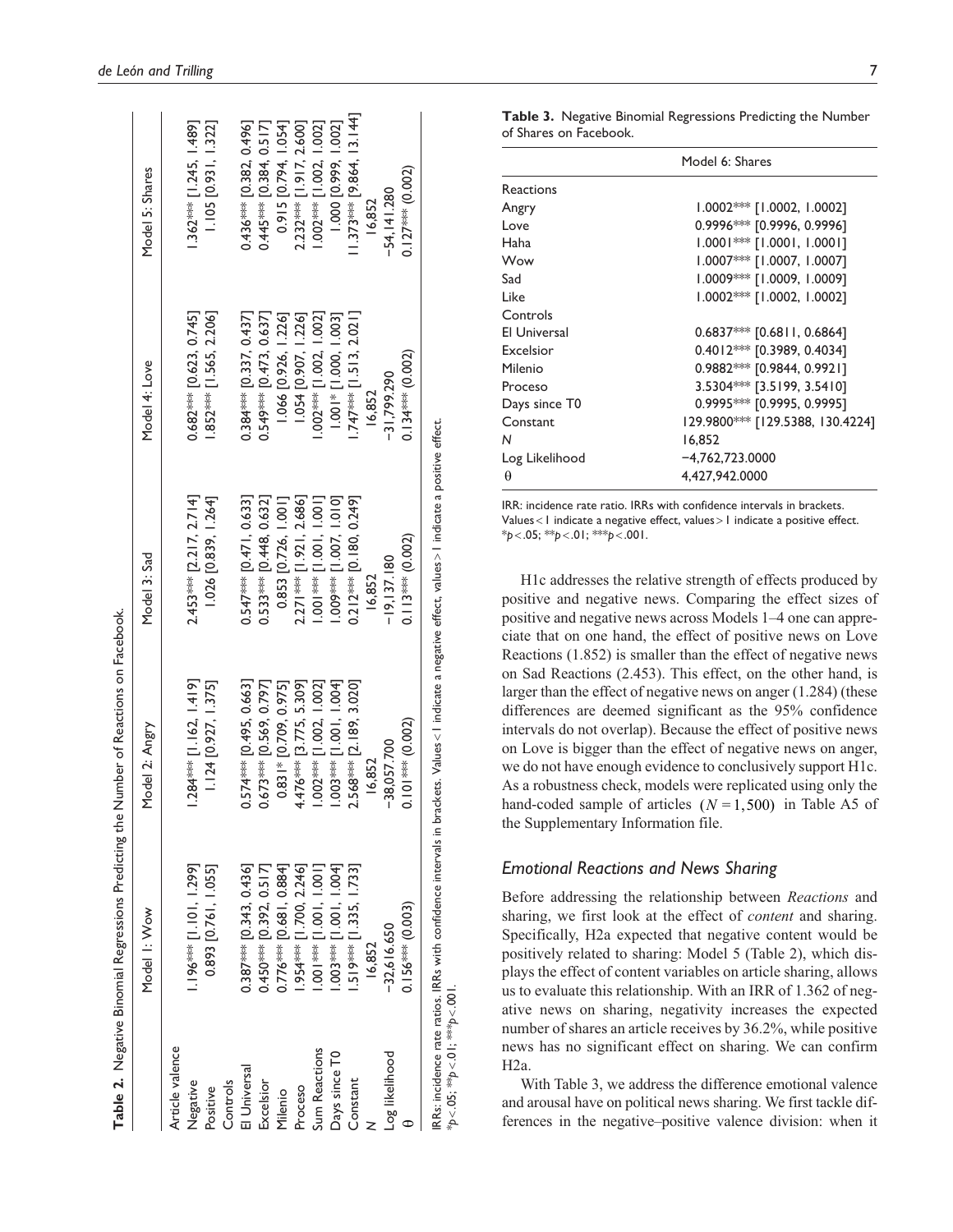comes to the most popular Reactions, namely, Angry and Love, the negative-valenced reaction has a stronger impact on political news sharing, with an IRR of 1.0002, while Love reactions have a negative effect on sharing, with an IRR of 0.9996. Similarly, the Sad Reaction, with an IRR of 1.0009 is a stronger predictor of sharing than the Wow Reaction, with an IRR of 1.0007. This provides evidence that negative-valenced Reactions are stronger predictors of sharing—this is especially the case considering that the Wow Reaction can also be considered as negatively valenced, considering its strong relation to negative political content identified above.

Our categorization of Reactions allows us to explore the nuances in emotional arousal. In H2c, we expected that Angry Reactions would be a stronger predictor of sharing than Sad Reactions, as anger is understood to be more arousing than sadness. The model does not support this hypothesis, since Sad Reactions have the strongest IRR of all reactions, at 1.0009. In H2d, we expected that political articles producing Wow Reactions would result in more sharing than those producing Love Reactions, as amazement is a more stimulating reaction than happiness. With an IRR of 1.0007 for Wow Reactions compared with the 0.9996 for Love Reactions, we find support for H2d.<sup>1</sup>

While small, these IRRs need to be interpreted in the context of SNSs, where articles receive high volumes of reactions that range into the several thousands. In this model, a 1,000 increase in Sad Reactions, for example, leads to a 146% increase in the number of expected shares  $(1.0009^{1000} = 2.46$ IRR), a 1,000 increase in Angry Reactions leads to 22% more  $(1.0002^{1000} = 1.22 \text{ IRR})$ , while the same increase in Love Reactions leads to an article receiving only 67% of expected shares ( $0.9996^{1000}$  = 0.67 IRR), and in Wow Reactions leads to a 101% increase (1.0007<sup>1000</sup> = 2.01326 IRR).

A 1,000 unit Reaction increase is more common among certain reactions than others (see Table 1). To account for these drastic differences, it is important to interpret the results in relation to the relative distribution of each Reaction using the standard deviations (*SD*) of each. For the Angry Reaction, the model estimates that a two-*SD* increase in Reactions leads to an increase of 21% of shares  $(1.0002^{(486.818\times2)} = 1.21)$ ; a two-*SD* increase in Sad Reactions leads to a 10% increase in expected shares  $(1.0009^{(51.342 \times 2)} = 1.10)$ ; and a two-*SD* increase in Love Reactions results in a 14% reduction in expected shares  $(0.9996^{(194.084\times2)} = 0.86)$ , while a similar increase in Wow Reactions leads to a 17% increase in expected shares  $(1.0007^{(115.028\times2)} = 1.17)$ . Therefore, while the Sad reaction has the strongest effect on sharing behavior, it is impossible to deny the dominance of Angry reactions when it comes to political news during the elections.

### **Discussion and Conclusion**

In this study we explored the relationship between political news valence, Facebook emotional Reactions, and news

sharing during the 2018 Mexican elections. Through a large sample of political news ( $N = 16,852$ ), we show that the valence of political news affects how an online audience engages emotionally with news, and that these expressions of emotion influence the degree to which political articles are shared throughout SNSs. Building on the discrete-emotions models of affect to qualify emotional reactions beyond the positive-negative divide, this study provides (a) an exploration of how Reactions are used to respond to positive versus negative political content (b) evidence supporting negativity bias in emotional engagement with political news, and (c) the existence of a "sadness-bias" in the sharing of political news.

Does political news sentiment affect an audience's emotional reactions on social media? The results presented in this article suggest a resounding yes—Positive News leads to positive emotional responses on Facebook, while Negative News is linked to negative responses. When it comes to the emotionally clear-cut Angry and Love Reactions, our findings support previous work noting the effect valenced political content has on the prevalence of Angry Reactions and Love Reactions (Eberl et al., 2020; Heiss et al., 2019; Jost et al., 2020), with the Angry Reaction linked to negative political news, and the Love Reaction to positive political news. In addition, we study two Facebook Reactions that have been widely overlooked: the Sad and Wow Reactions. We find a very strong relationship between negative news and the Sad Reaction, as well as between negative news and the Wow Reaction. This last finding suggests that, when it comes to political news, the Wow Reaction is used as a negative expression—disbelief rather than amazement.

Evaluating the use of Reactions themselves, we find a strong dominance of the Angry Reaction in our sample of political news, which is telling of an election marked by corruption and violence. With almost 13 million Angry Reactions, anger was expressed at a rate over 250% of the next leading Reaction, Love, with only 5 million interactions. Work on negativity in politics has pointed to citizens' willingness to express outrage (Hasell & Weeks, 2016; Neuman et al., 2018; Soroka, 2009; Soroka et al., 2015; Valentino et al., 2011), and that anger is prevalent among emotional reactions to news articles (Hasell, 2021). With the ability to publicly express displeasure at the click of a button, it is becoming easier for affective publics to voice their discontent (Papacharissi & De Fatima Oliveira, 2012). This speaks of the rising body of literature that documents the prevalence of anger as an emotional expression on Facebook in relation to political news (Savolainen et al., 2020; Sturm Wilkerson et al., 2021) and politician posts throughout the world (Eberl et al., 2020; Heiss et al., 2019; Jost et al., 2020; Muraoka et al., 2021).

The second contribution this article offers is in the area of news sharing, by assessing the influence of both content and Reactions on political news sharing. We find that negative political articles are shared more often than positive ones.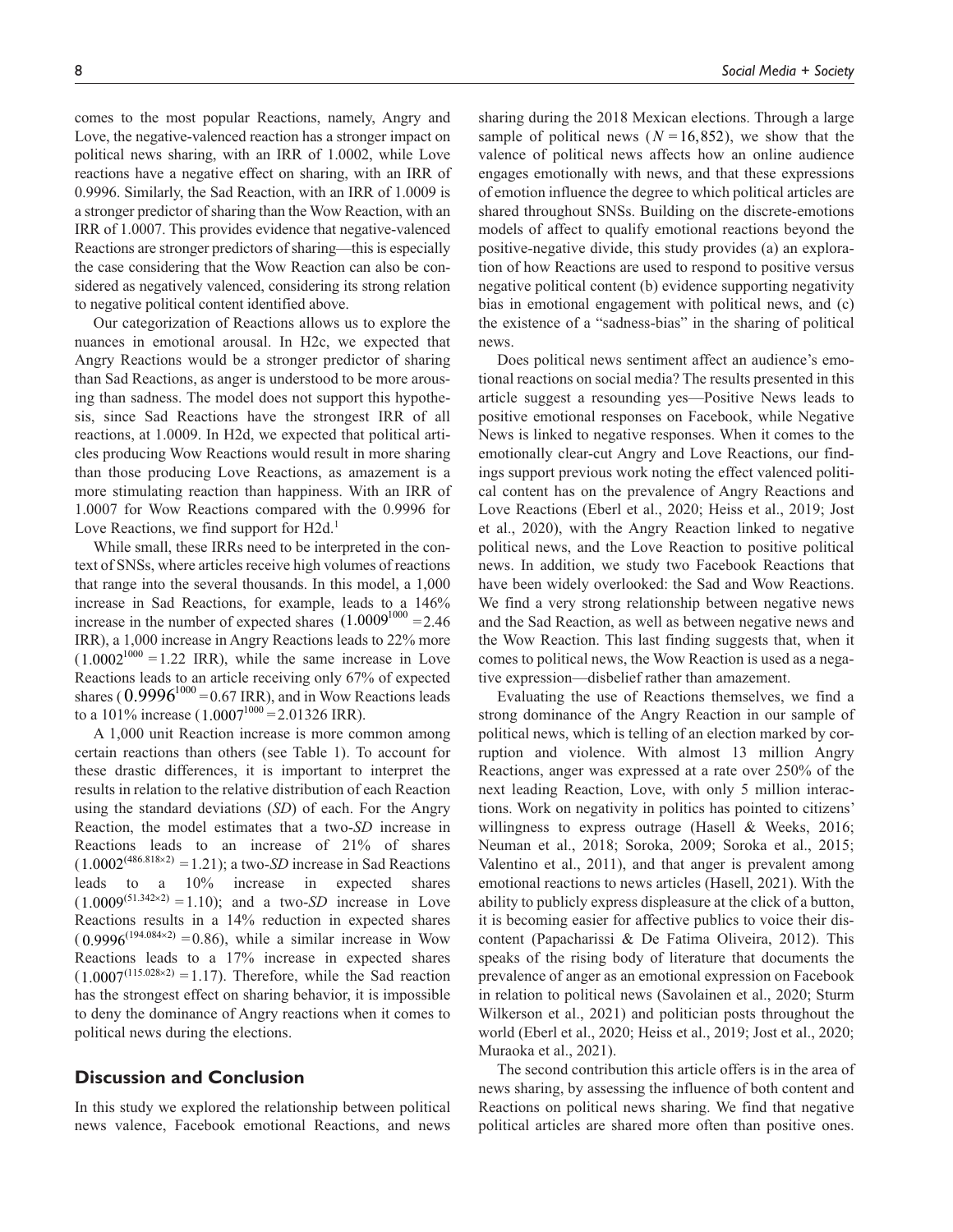Although future research needs to rule out alternative explanations (such as other news values that we did not include), this finding has implications for our understanding of both news sharing and the 2018 Mexican elections. Focusing on political news, our evidence suggests that, unlike findings in the broader news sharing literature where positive stories inspiring hope and happiness are shared relatively often (e.g., Trilling et al., 2017), citizens are more likely to engage with negative political content. There is no doubt that the sharing of negative news is linked to the size and quantity of scandals that dominated media coverage in the 2018 Mexican election, reflecting the general level of exasperation felt throughout the electorate (Esteinou, 2019). In this context, it is natural to expect citizens to be more concerned about allegations of corruption and acts of political violence, to the point where these news stories become viral.

In addition, we disentangle the effects of articles producing sadness and anger, two different emotions that are often grouped under the umbrella of negativity. While both psychological understanding of emotions (Russell, 1980) and work on discrete emotions on social media (Hasell & Weeks, 2016; Kilgo et al., 2017; Wollebæk et al., 2019) suggest anger would lead to more sharing than sadness, this was not the case in our study: the effect of Sad Reactions on sharing is larger than that of Angry Reactions. There are numerous explanations for these differences: the use of self-reported sharing behavior (Hasell & Weeks, 2016), and measuring emotion in content instead of Reactions (Kilgo et al., 2017; Wollebæk et al., 2019) are some of many. In addition, mediainduced sadness might not be as deactivating, triggering "different motivational goals than sadness in response to real events" (Zerback & Wirz, 2021, p. 39).

The literature on people's desire to avoid conflict on SNSs also helps contextualize this counter-intuitive finding. Since Facebook is mostly made up of "close ties" (Valenzuela et al., 2018), users are less likely to publicly share political material deemed to be controversial (Valenzuela et al., 2017). Sharing a political article inspiring anger might lead to conflict with Facebook contacts. Users might therefore be more likely to redistribute news producing sadness instead. Other scholars have discussed the sharing of especially negative news: "people may feel more personally touched by disastrous news, and they may also feel more need to discuss and contextualize it, both things which might provoke sharing (Bright, 2016, p. 348). Although their own findings reject this hypothesis, we find some support for this idea. Referring directly to articles with most Sad Reactions, one finds headlines on Donald Trump's child separation policy, the murder of local political candidates, and analyses of policies failing to reduce poverty. These articles, while political, are devoid of ideological interpretations, addressing issues that are tragic in nature. Perhaps users of Facebook are more inclined to share tragic stories to collectively express and participate in the grief caused by such news.

Overall, this finding suggests that when understanding political news sharing on Facebook, it is important to look beyond the "stuff that makes you laugh and stuff that makes you angry" (Newman, 2011, p. 24), also considering the stuff that makes you *sad*. This is inline with the recent findings by Zerback and Wirz (2021), who show that themes of sadness are more strongly associated with sharing than themes of anger in political party postings. This sadness bias in the sharing of political news informs the news sharing literature in several ways. First, it speaks of the role that controversy (or articles that make you feel anger) has on reducing sharing (Valenzuela et al., 2018) in comparison to articles inducing grief. Second, this unexpected result highlights the need to further explore the commonly overlooked role that sadness can have on social media platforms, as existing work is limited and mostly focused on emotional appeals in articles themselves (Kilgo et al., 2017; Sturm Wilkerson et al., 2021), rather than user-expressed emotion on SNSs.

Finally, we assessed the effect of positive political news and emotions on news sharing. Focusing on the Love Reaction, we find that the Love Reaction leads to a *decrease* in news sharing . Regarding the valence-ambivalent Wow Reaction, we find a strong positive effect on sharing. Moreover, our analysis revealed that Wow is more closely linked to negative than positive content. It is possible that it is the negative use of the Wow Reaction that is leading to higher shares. Studies that have found a relationship between positive news and increased sharing usually address a sample containing a variety of news topics, where political news is shared less than lifestyle news (Bakshy et al., 2011; Berger, 2012; Kümpel et al., 2015; Trilling et al., 2017). We show that when it comes to political news, Facebook audiences share less stories resulting in Love Reactions, opting instead for those that produce negative emotions. This finding further provides evidence for emotional engagement theories that argue that, when it comes to politics, positive emotions are generally deactivating.

While we believe we contribute to the literature on shareworthiness by adding valuable nuance, unlike Trilling et al. (2017) and subsequent studies (e.g., Araujo & van der Meer, 2020; García-Perdomo et al., 2017; Valenzuela et al., 2017) we did not incorporate other factors of shareworthiness. In addition, we want to highlight that by not coding articles on a discrete emotion basis, but rather on a simple positive– negative–neutral classification, we cannot fully explain what characteristics in articles are linked to discrete Facebook Reactions (i.e., what separates articles that get Sad vs. Angry Reactions). Relatedly, the low recall of our positive news classifier suggests we might be capturing a sub-concept of positivity. Future research could aim at further exploring dimensions of positivity in news. Lastly, we wish to highlight that we do not want to imply that the Reactions mediate the relationship between content and sharing, as we did not explicitly test this in a mediation model (for a conversation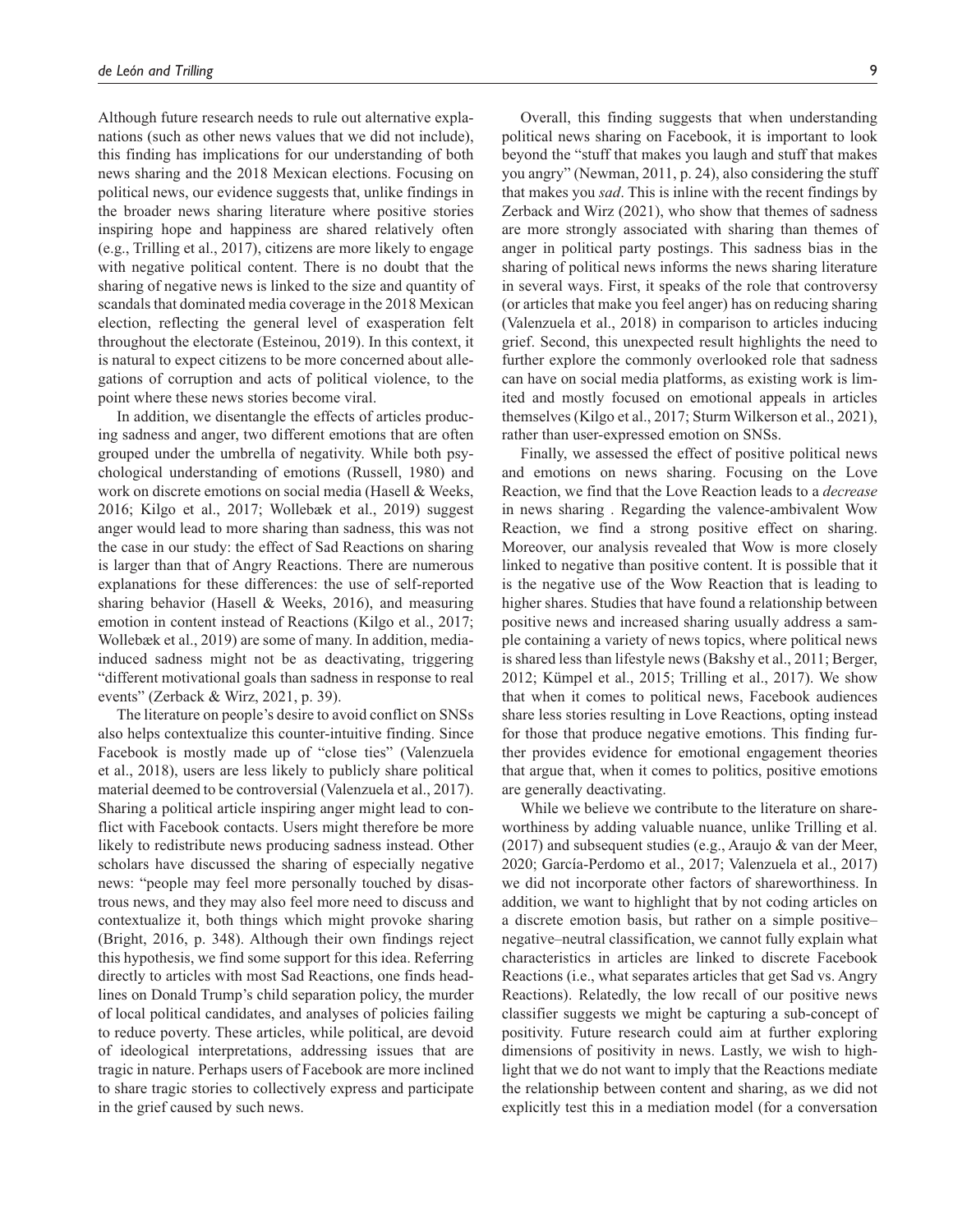on the nuances of mediation with count data, see Cheng et al., 2018).

#### **Declaration of Conflicting Interests**

The author(s) declared no potential conflicts of interest with respect to the research, authorship, and/or publication of this article.

#### **Funding**

The author(s) received no financial support for the research, authorship, and/or publication of this article.

#### **ORCID iD**

Ernesto de León **D** <https://orcid.org/0000-0003-3152-0722>

#### **Supplemental Material**

Supplemental material for this article is available online.

#### **Note**

1. One may object that the high multicollinearity between Love and Like (see Supplemental Appendix A6) makes the estimates of both coefficients problematic. Unfortunately, this is an unsolvable problem, as Likes—being the most common reaction—is conceptually a critical baseline variable. Running a model without Likes turns the effect of Love into a positive one, but also biases all other coefficients. Future research needs to disentangle the exact underlying mechanisms

#### **References**

- Aldunate, N., & González-Ibáñez, R. (2017). An integrated review of emoticons in computer-mediated communication. *Frontiers in Psychology*, *7*, Article 2061. [https://doi.org/10.3389/](https://doi.org/10.3389/fpsyg.2016.02061) [fpsyg.2016.02061](https://doi.org/10.3389/fpsyg.2016.02061)
- Ansolabehere, S., Iyengar, S., Simon, A., & Valentino, N. (1994). Does attack advertising demobilize the electorate? *American Political Science Review*, *88*(4), 829–838. [https://doi.](https://doi.org/10.2307/2082710) [org/10.2307/2082710](https://doi.org/10.2307/2082710)
- Araujo, T., & van der Meer, T. G. (2020). News values on social media: Exploring what drives peaks in user activity about organizations on Twitter. *Journalism*, *21*, 633–651. [https://doi.](https://doi.org/10.1177/1464884918809299) [org/10.1177/1464884918809299](https://doi.org/10.1177/1464884918809299)
- Bakshy, E., Hofman, J. M., Mason, W. A., & Watts, D. J. (2011). Everyone's an influencer: Quantifying influence on twitter. In *Proceedings of the 4th ACM international conference on web search and data mining, WSDM 2011* (pp. 65–74). [https://doi.](https://doi.org/10.1145/1935826.1935845) [org/10.1145/1935826.1935845](https://doi.org/10.1145/1935826.1935845)
- Basile, A., Caselli, T., Merenda, F., & Nissim, M. (2018). Facebook reactions as controversy proxies: Predictive models over Italian news. *Italian Journal of Computational Linguistics*, *4*(2), 73– 89. <https://doi.org/10.4000/ijcol.514>
- Berger, J. (2011). Arousal increases social transmission of information. *Psychological Science*, *22*(7), 891–893. [https://doi.](https://doi.org/10.1177/0956797611413294) [org/10.1177/0956797611413294](https://doi.org/10.1177/0956797611413294)
- Berger, J. (2012). What makes online content viral? *Strategic Direction*, *28*(8), 90–91. [https://doi.org/10.1108/sd.2012.](https://doi.org/10.1108/sd.2012.05628haa.014) [05628haa.014](https://doi.org/10.1108/sd.2012.05628haa.014)
- Bjalkebring, P., Västfjäll, D., & Johansson, B. E. (2015). Happiness and arousal: Framing happiness as arousing results in lower happiness ratings for older adults. *Frontiers in Psychology*, *6*, Article 706. <https://doi.org/10.3389/fpsyg.2015.00706>
- Bobkowski, P. S. (2015). Sharing the news: Effects of informational utility and opinion leadership on online news sharing. *Journalism and Mass Communication Quarterly*, *92*(2), 320– 345. <https://doi.org/10.1177/1077699015573194>
- Bodenhausen, G. V. (1993). Emotions, arousal, and stereotypic judgments: A heuristic model of affect and stereotyping. In D. M. Mackie & D. L. Hamilton (Eds.), *Affect, cognition and stereotyping* (pp. 13–37). Elsevier.
- Brader, T., Valentino, N. A., & Suhay, E. (2008). What triggers public opposition to immigration? Anxiety, group cues, and immigration threat. *American Journal of Political Science*, *52*(4), 959–978. <https://doi.org/10.1111/j.1540-5907.2008.00353.x>
- Bright, J. (2016). The social news gap: How news reading and news sharing diverge. *Journal of Communication*, *66*(3), 343–365. <https://doi.org/10.1111/jcom.12232>
- Cheng, J., Cheng, N. F., Guo, Z., Gregorich, S., Ismail, A. I., & Gansky, S. A. (2018). Mediation analysis for count and zeroinflated count data. *Statistical Methods in Medical Research*, *27*(9), 2756–2774.<https://doi.org/10.1177/0962280216686131>
- de León, E., Vermeer, S., & Trilling, D. (2021). Electoral news sharing: A study of changes in news coverage and Facebook sharing behaviour during the 2018 Mexican elections. *Information, Communication and Society*. Advance online publication. <https://doi.org/10.1080/1369118X.2021.1994629>
- Derks, D., Bos, A. E., & Von Grumbkow, J. (2008). Emoticons in computer-mediated communication: Social motives and social context. *Cyberpsychology & Behavior*, *11*(1), 99–101. [https://](https://doi.org/10.1089/cpb.2007.9926) [doi.org/10.1089/cpb.2007.9926](https://doi.org/10.1089/cpb.2007.9926)
- Eberl, J. M., Tolochko, P., Jost, P., Heidenreich, T., & Boomgaarden, H. G. (2020). What's in a post? How sentiment and issue salience affect users' emotional reactions on Facebook. *Journal of Information Technology and Politics*, *17*(1), 48–65. [https://](https://doi.org/10.1080/19331681.2019.1710318) [doi.org/10.1080/19331681.2019.1710318](https://doi.org/10.1080/19331681.2019.1710318)
- Eilders, C. (2006). News factors and news decisions. Theoretical and methodological advances in Germany. *Communications*, *31*(1), 5–24. <https://doi.org/10.1515/COMMUN.2006.002>
- Esteinou, J. (2019). Las elecciones de 2018 y el triunfo de AMLO/ Morena [The 2018 elections and the triumph of AMLO/ Morena]. *Argumentos. Estudios críticos de la sociedad*, *89*(300), 13–28.
- Freeman, C., Roy, M. K., Fattoruso, M., & Alhoori, H. (2019). Shared feelings: Understanding face-book reactions to scholarly articles. In *Proceedings of the ACM/IEEE Joint Conference on Digital Libraries* (pp. 301–304). IEEE.
- Frijda, N. H. (1986). *The emotions: Studies in emotion and social interaction*. Cambridge University Press.
- García-Perdomo, V., Salaverr'ıa, R., Kilgo, D. K., & Harlow, S. (2017). To share or not to share: The influence of news values and topics on popular social media content in the United States, Brazil, and Argentina. *Journalism Studies*, *19*(8), 1180–1201. [https://doi.org/10.1080/14616](https://doi.org/10.1080/1461670X.2016.1265896) [70X.2016.1265896](https://doi.org/10.1080/1461670X.2016.1265896)
- Giuntini, F. T., Ruiz, L. P., Kirchner, L. D. F., Passarelli, D. A., Reis, M. D. J. D. D., Campbell, A. T., & Ueyama, J. (2019). How do I feel? Identifying emotional expressions on Facebook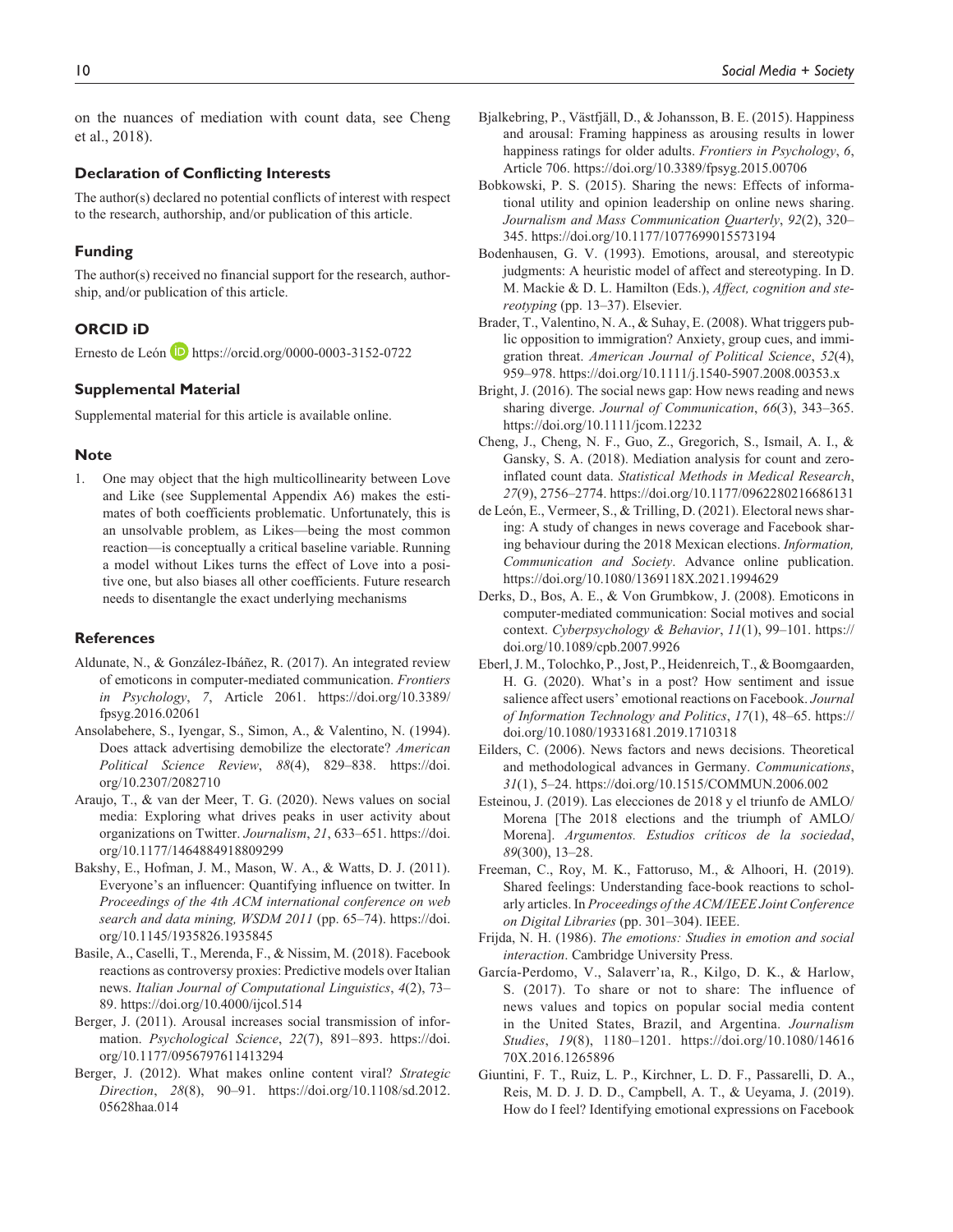reactions using clustering mechanism. *IEEE Access*, *7*, 53909– 53921. <https://doi.org/10.1109/ACCESS.2019.2913136>

- Glowacki, M., Narayanan, V., Maynard, S., Hirsch, G., Kollanyi, B., Neudert, L.-M., . . . Barash, V. (2018). *News and political information consumption in Mexico: Mapping the 2018 Mexican Presidential Election on Twitter and Facebook* (Tech. Rep.). The Computational Propaganda Project.
- González-Bailón, S., & Paltoglou, G. (2015). Signals of public opinion in online communication: A comparison of methods and data sources. *Annals of the American Academy of Political and Social Science*, *659*(1), 95–107. [https://doi.](https://doi.org/10.1177/0002716215569192) [org/10.1177/0002716215569192](https://doi.org/10.1177/0002716215569192)
- Greene, K. F., & Sáchez-Talanquer, M. (2019). Latin America's shifting politics: Mexico's party system under stress. *Journal of Democracy*, *29*(4), 31–42. [https://doi.org/10.1353/](https://doi.org/10.1353/jod.2018.0060) [jod.2018.0060](https://doi.org/10.1353/jod.2018.0060)
- Gross, K., & D'ambrosio, L. (2004). Framing emotional response. *Political Psychology*, *25*(1), 1–29. [https://doi.org/10.1111/](https://doi.org/10.1111/j.1467-9221.2004.00354.x) [j.1467-9221.2004.00354.x](https://doi.org/10.1111/j.1467-9221.2004.00354.x)
- Grusky, M., Naaman, M., & Artzi, Y. (2018). Newsroom: A dataset of 1.3 million summaries with diverse extractive strategies. arXiv preprint arXiv:1804.11283.
- Gupta, R. K., & Yang, Y. (2019). Predicting and understanding news social popularity with emotional salience features. In *Proceedings of the 27th ACM international conference on multimedia* (pp. 139–147). ACM Press.
- Harcup, T., & O'Neill, D. (2017). What is News? News values revisited (again). *Journalism Studies*, *18*(12), 1470–1488. <https://doi.org/10.1080/1461670X.2016.1150193>
- Hasell, A. (2021). Shared emotion: The social amplification of partisan news on twitter. *Digital Journalism*, *9*, 1085–1102 [https://](https://doi.org/10.1080/21670811.2020.1831937) [doi.org/10.1080/21670811.2020.1831937](https://doi.org/10.1080/21670811.2020.1831937)
- Hasell, A., & Weeks, B. E. (2016). Partisan provocation: The role of Partisan News use and emotional responses in political information sharing in social media. *Human Communication Research*, *42*(4), 641–661. <https://doi.org/10.1111/hcre.12092>
- Haselmayer, M., & Jenny, M. (2017). Sentiment analysis of political communication: Combining a dictionary approach with crowdcoding. *Quality & Quantity*, *51*(6), 2623–2646. [https://](https://doi.org/10.1007/s11135-016-0412-4) [doi.org/10.1007/s11135-016-0412-4](https://doi.org/10.1007/s11135-016-0412-4)
- Heiss, R., Schmuck, D., & Matthes, J. (2019). What drives interaction in political actors' Facebook posts? Profile and content predictors of user engagement and political actors' reactions. *Information, Communication and Society*, *22*(10), 1497–1513.
- Jost, P., Maurer, M., & Hassler, J. (2020). Populism fuels love and anger: The impact of message features on users' reactions on Facebook. *International Journal of Communication*, *14*, Article 22. <https://doi.org/1932-8036/20200005>
- Kilgo, D. K., Lough, K., & Riedl, M. J. (2017). Emotional appeals and news values as factors of shareworthiness in ice bucket challenge coverage. *Digital Journalism*, *8*(2), 267–286. [https://](https://doi.org/10.1080/21670811.2017.1387501) [doi.org/10.1080/21670811.2017.1387501](https://doi.org/10.1080/21670811.2017.1387501)
- Kümpel, A. S., Karnowski, V., & Keyling, T. (2015). News sharing in social media: A review of current research on news sharing users, content, and networks. *Social Media* + *Society*, *1*(2), 1–14. <https://doi.org/10.1177/2056305115610141>
- Larsson, A. O. (2018). Diversifying Likes: Relating reactions to commenting and sharing on newspaper Facebook pages. *Journalism Practice*, *12*(3), 326–343. [https://doi.org/10.1080](https://doi.org/10.1080/17512786.2017.1285244) [/17512786.2017.1285244](https://doi.org/10.1080/17512786.2017.1285244)
- Lau, R. R., & Rovner, I. B. (2009). Negative campaigning. *Annual Review of Political Science*, *12*(1), 285–306. [https://doi.](https://doi.org/10.1146/annurev.polisci.10.071905.101448) [org/10.1146/annurev.polisci.10.071905.101448](https://doi.org/10.1146/annurev.polisci.10.071905.101448)
- Lazarus, R. S. (1991). Cognition and motivation in emotion. *American Psychologist*, *46*(4), 352–367. [https://doi.](https://doi.org/10.1037/0003-066X.46.4.352) [org/10.1037/0003-066X.46.4.352](https://doi.org/10.1037/0003-066X.46.4.352)
- Lecheler, S. (2020). The emotional turn in journalism needs to be about audience perceptions: Commentary-virtual special issue on the emotional turn. *Digital Journalism*, *8*(2), 287–291. <https://doi.org/10.1080/21670811.2019.1708766>
- Lecheler, S., Bos, L., & Vliegenthart, R. (2015). The mediating role of emotions: News framing effects on opinions about immigration. *Journalism and Mass Communication Quarterly*, *92*(4), 812–838.<https://doi.org/10.1177/1077699015596338>
- Lecheler, S., Schuck, A. R., & De Vreese, C. H. (2013). Dealing with feelings: Positive and negative discrete emotions as mediators of news framing effects. *Communications*, *38*(2), 189– 209.<https://doi.org/10.1515/commun-2013-0011>
- Muraoka, T., Montgomery, J., Lucas, C., & Tavits, M. (2021). Love and anger in global party politics: Facebook reactions to political party posts in 79 democracies. *Journal of Quantitative Description: Digital Media*, *1*, 1–49. [https://doi.org/10.51685/](https://doi.org/10.51685/jqd.2021.005) [jqd.2021.005](https://doi.org/10.51685/jqd.2021.005)
- Nabi, R. L. (2003). "Feeling" resistance: Exploring the role of emotionally evocative visuals in inducing inoculation. *Media Psychology*, *5*(2), 199–223. [https://doi.org/10.1207/](https://doi.org/10.1207/S1532785XMEP05024) [S1532785XMEP05024](https://doi.org/10.1207/S1532785XMEP05024)
- Neuman, W. R., Marcus, G. E., & MacKuen, M. B. (2018). Hardwired for news: Affective intelligence and political attention. *Journal of Broadcasting and Electronic Media*, *62*(4), 614–635.<https://doi.org/10.1080/08838151.2018.1523169>
- Newman, N. (2011). *Mainstream media and the distribution of news in the age of social media* (Tech. Rep.). Reuters Institute for the Study of Journalism.
- Oatley, K. (1992). *Best laid schemes: The psychology of the emotions*. Cambridge University Press.
- Ørmen, J. (2019). From consumer demand to user engagement: Comparing the popularity and virality of election coverage on the Internet. *The International Journal of Press/Politics*, *24*(1), 49–68. <https://doi.org/10.1177/1940161218809160>
- Pantti, M. (2010). The value of emotion: An examination of television journalists' notions on emotionality. *European Journal of Communication*, *25*(2), 168–181. [https://doi.](https://doi.org/10.1177/0267323110363653) [org/10.1177/0267323110363653](https://doi.org/10.1177/0267323110363653)
- Papacharissi, Z. (2016). Affective publics and structures of storytelling: Sentiment, events and mediality. *Information, Communication and Society*, *19*(3), 307–324. [https://doi.org/1](https://doi.org/10.1080/1369118X.2015.1109697) [0.1080/1369118X.2015.1109697](https://doi.org/10.1080/1369118X.2015.1109697)
- Papacharissi, Z., & De Fatima Oliveira, M. (2012). Affective news and networked publics: The rhythms of news storytelling on Egypt. *Journal of Communication*, *62*(2), 266–282. [https://doi.](https://doi.org/10.1111/j.14602466.2012.01630.x) [org/10.1111/j.14602466.2012.01630.x](https://doi.org/10.1111/j.14602466.2012.01630.x)
- Provine, R. R., Spencer, R. J., & Mandell, D. L. (2007). Emotional expression online: Emoticons punctuate website text messages. *Journal of Language and Social Psychology*, *26*(3), 299–307. <https://doi.org/10.1177/0261927X06303481>
- Roseman, I., Wiest, C., & Swartz, T. (1994). Phenomenology, behaviors, and goals differentiate discrete emotions. *Journal of Personality and Social Psychology*, *6*(2), 206–221. [https://doi.](https://doi.org/10.1037/0022-3514.67.2.206) [org/10.1037/0022-3514.67.2.206](https://doi.org/10.1037/0022-3514.67.2.206)